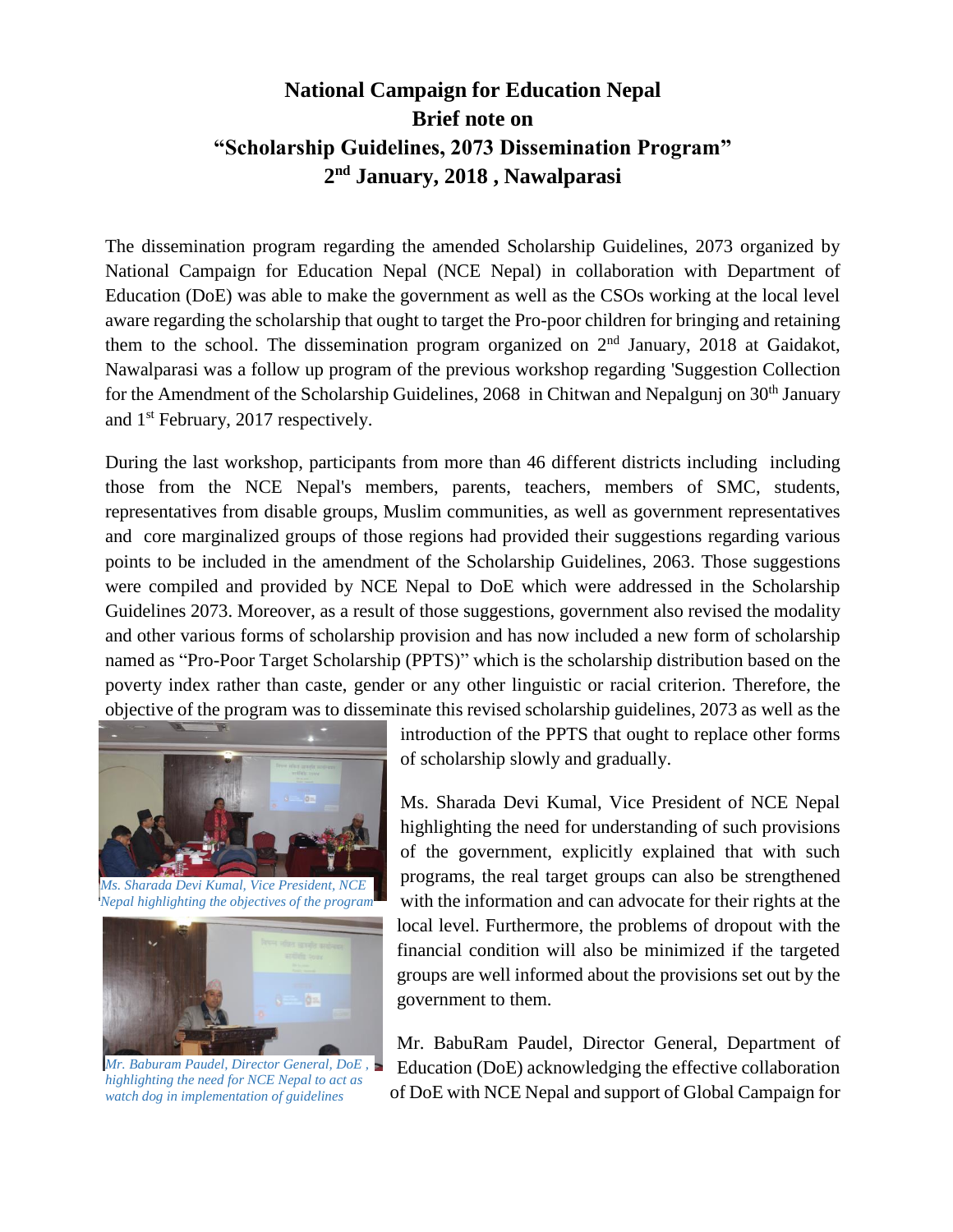Education (GCE) for the movement to transform the public education, highlighted that this new scholarship guidelines have ensured the voices of the targeted groups and is focused more on the equitable distribution of funds of the government rather than the distribution with the concept of equality. He also highlighted that, with the federal structure, it is now time for the local government to understand the education scenario, understand the plans and progress made by the MoE/DoE so far and also continue the good practices and reform those practices that were not efficient. For this, he requested NCE Nepal and its district coalitions to collaborate with DoE and local government with their critical and constructive inputs as well as acting as a watch dog so that the main motive of public education strengthening does not declines during this transformation process.

Moreover, Mr. Basanta Koirala, Deputy Director, DoE explained that with the change in the structure of education, the inclusion of higher secondary into the school level has added more challenge in the issue of scholarship which arose the need to amend the guidelines. Hence, this amended scholarship with the suggestions collected last year shall be one of the effective means for the equitable distribution of the resource of the government in the form of scholarship. He also added that currently, there are more than 27 different types of scholarship. The fund of each scholarship is very nominal one which has not been sufficient to address the need of the scholarship bearer. However, around 2 billion of the nation's fund has been invested in providing the scholarship to the students. Besides, with the distribution of these scholarship in the name of gender,



*Mr. Basanta Koirala, Deputy Director, DoE explaining about the amended guidelines and the PPTS concept*



*Local Government representative expressing the need of further detailed understanding and smooth implementation at their local units.*

caste, ethnicity, etc. the real people under the poverty are not able to receive these scholarship if they do not fall under this category whereas on the other hand the people above the poverty line who actually can afford to send their child to school are enjoying such scholarship meeting the criteria. This is one of the main reason of 3.7 % of the out of school children. He furthermore proclaimed that, with the introduction of this Pro-Poor Target Scholarship (PPTS), the real poor people can enjoy the benefit of scholarship. Also, the investment of the government to the scholarship can be reduced to 1.5 billion with this concept. Under PPTS, household survey of every clusters will be made by government and the poor families will be identified based on the quantiles.

A part from this, Mr. Koirala also explained that this PPTS is one of the Disbursement Linked Indicator (DLIs) of the School Sector Development Plan (SSDP) of Nepal and the successful implementation of this amended guideline can been one of the efficient step for the achievement of the target set out by SSDP. He also urged NCE Nepal for further collaboration with DoE and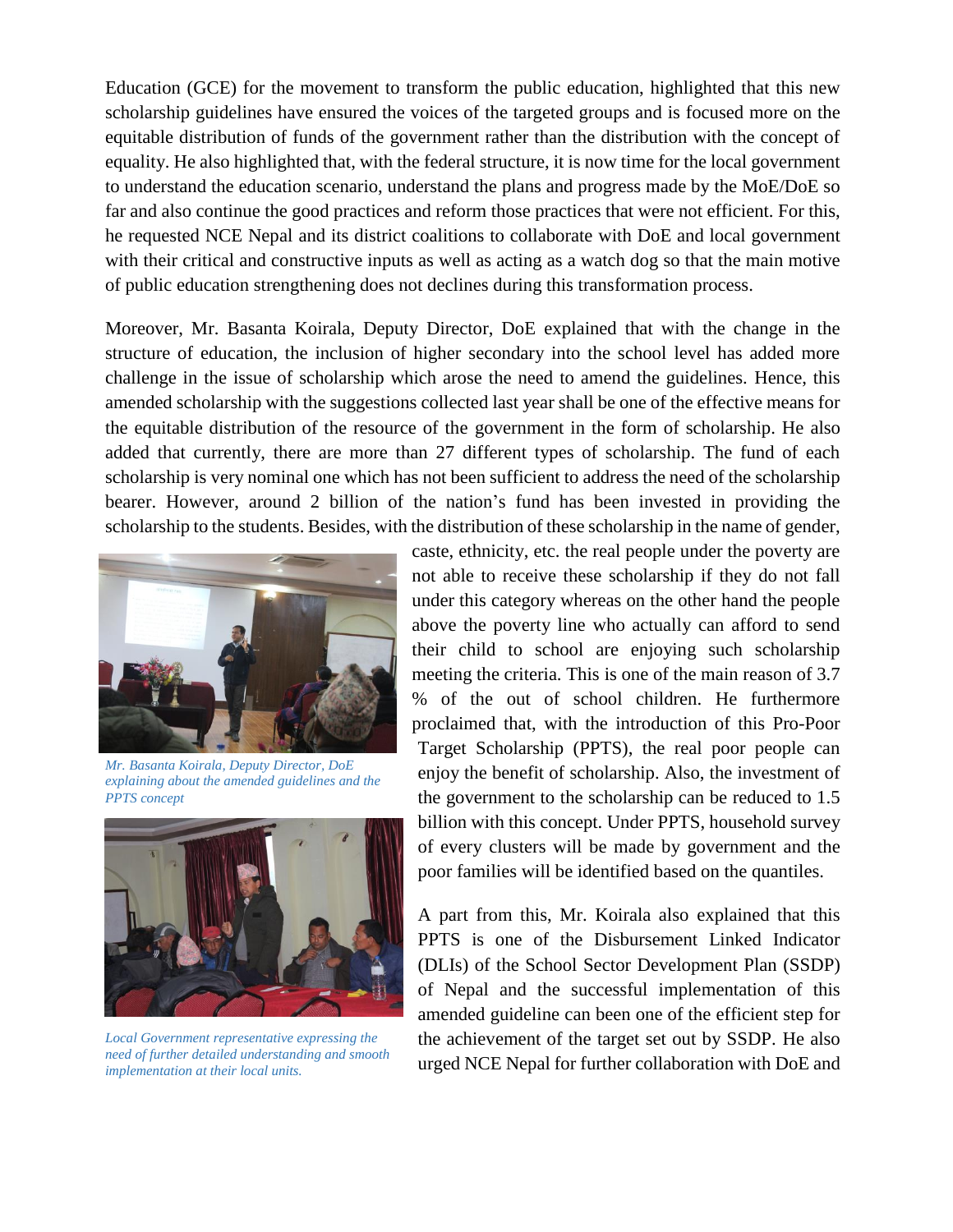

*NCE Nepal district coalition providing their commitment to work together with DEO and local government at their respective districts for ensuring that no children are out of school because of the economic conditions.*



*Participants acknowledging the effectiveness of this dissemination program in deepening their understanding regarding equitable distribution of resources.*



*Mr. Rajendra Pahadi, Board Member, NCE Nepal expressing vote of thanks to everyone and also providing commitment to critically and constructively engage in implementation of plans and programs of the government.*

local government so as to ensure the efficient implementation of this amended Scholarship Guidelines, 2073.

Participants from the local government units acknowledging the efforts made for the awareness via dissemination program provided their commitment for further understanding of the guidelines and other programs of the government related to it and also ensuring the sound implementation of the guidelines at the local level. Furthermore, the member coalitions of NCE Nepal as well as other CSOs also provided their commitment for supporting, lobbying, advocating as well as monitoring the government in implementation of this guideline at the local level.

Concluding the overall session, Mr. Rajendra Pahadi, Board Member of NCE Nepal highlighted that NCE Nepal and its district coalitions will further engage as a watch dog for the implementation of this program so as to ensure the equitable and inclusive education for all. With the aim that none of the students should be deprived from the light of education because of the economic and financial problems, the government has brought up the scholarship guidelines that actually was able to address the suggestions of the CSOs and the real grassroots level targeted beneficiaries. He heartily expressed his vote of thanks to the Department of Education (DoE), all the participants for the energetic commitments and finally to the Global Campaign for Education (GCE) for their support so as to accomplish the program effectively and also collaborating with NCE Nepal in its campaign to ensure equitable, inclusive, quality and lifelong learning opportunities for all.